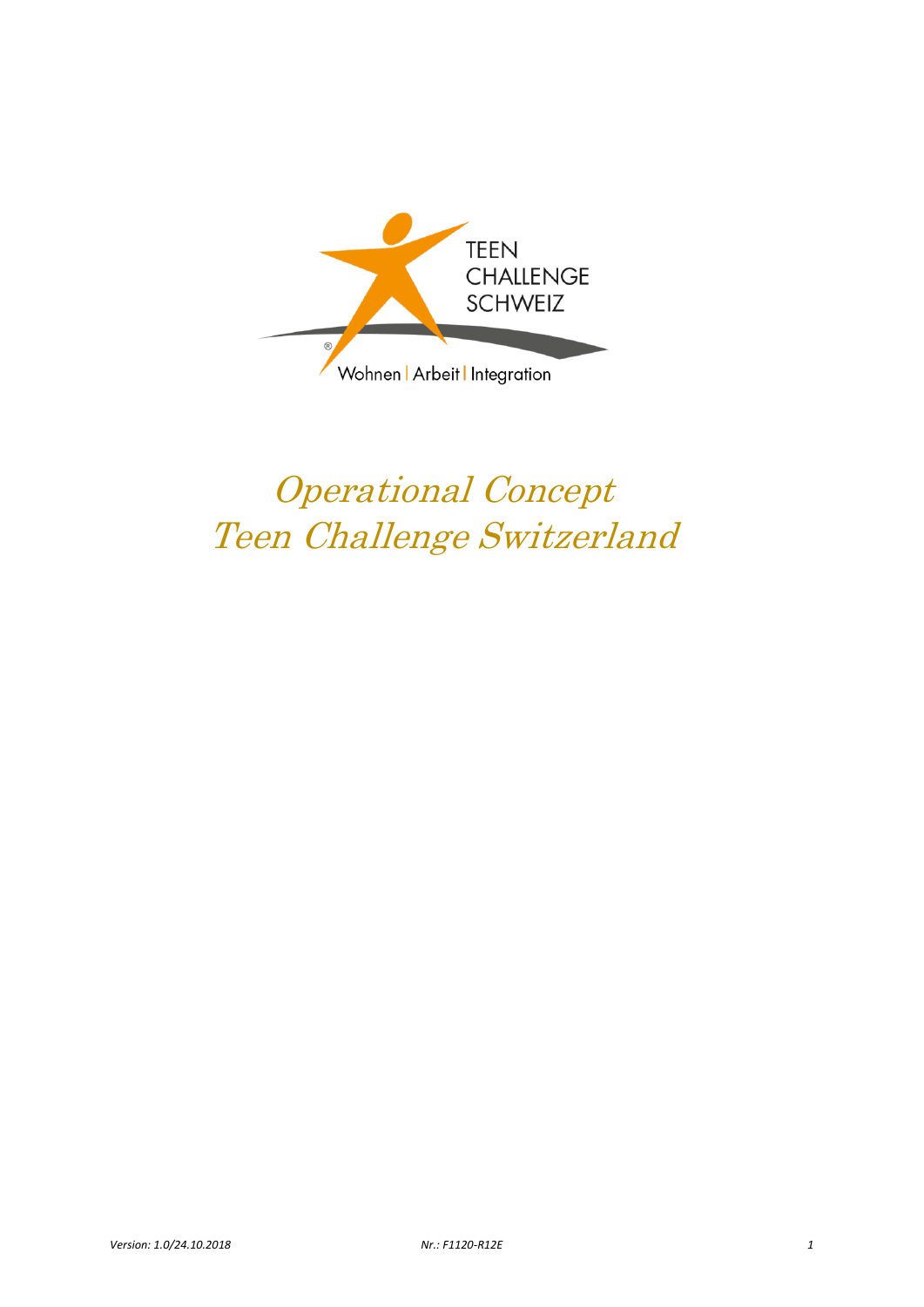| 1 OWNERSHIP                      | $\overline{3}$ |
|----------------------------------|----------------|
| 2 VISION AND MISSION             | 3              |
| <b>3 MISSION STATEMENT</b>       | $\mathbf{3}$   |
| <b>4 GUIDELINES</b>              | $\overline{4}$ |
| <b>5 BASIC VALUES</b>            | $\overline{4}$ |
| <b>6 SERVICES</b>                | $\overline{4}$ |
| <b>7 EMPLOYEES</b>               | $\overline{4}$ |
| 8 QUALITY                        | 5              |
| <b>9 SECURITY</b>                | 5              |
| 10 FUNDING                       | 5              |
| <b>11 PUBLIC RELATIONS</b>       | 5              |
| 12 APPEALS AND CONCILIATION BODY | 5              |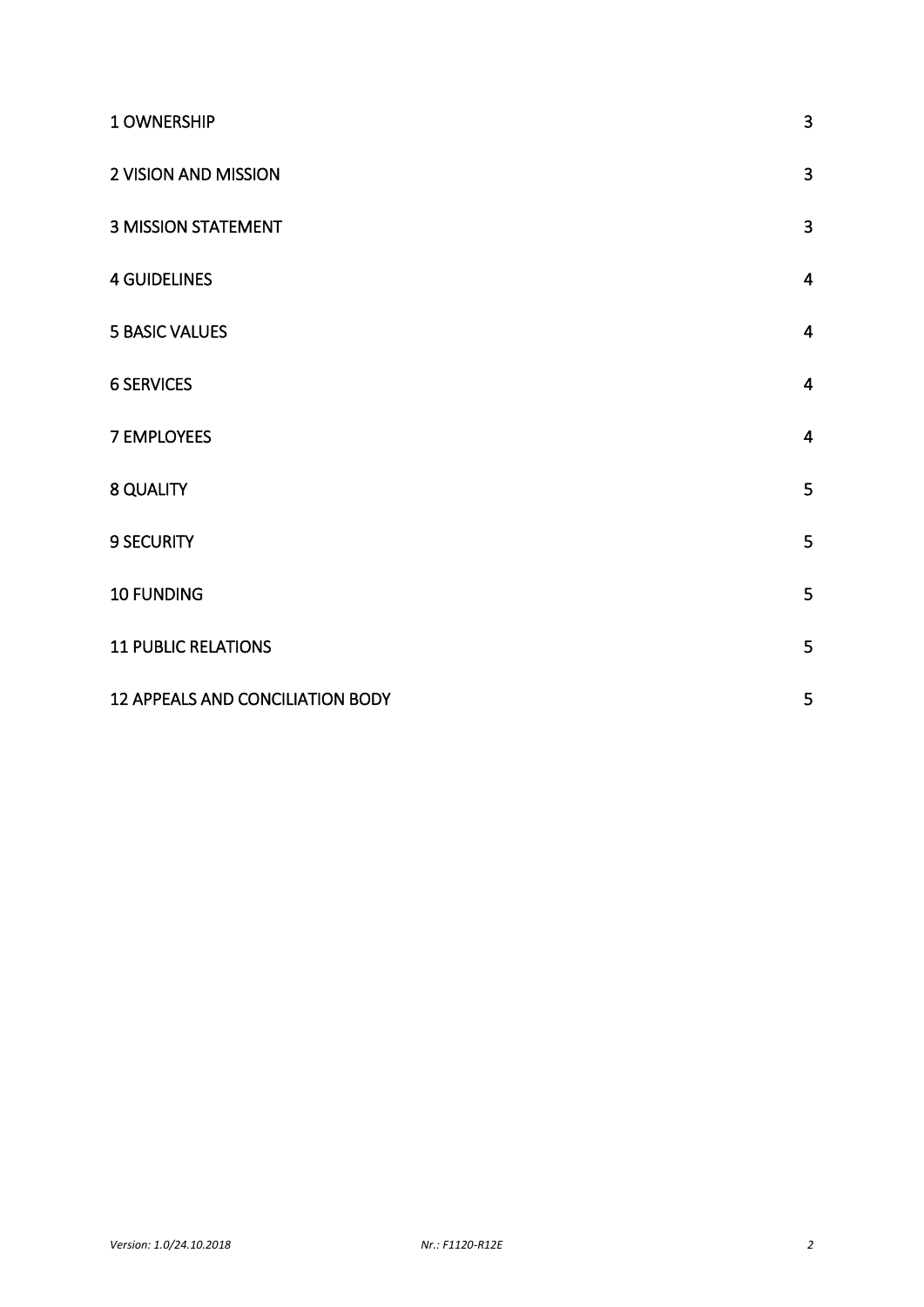## <span id="page-2-0"></span>1 Ownership

Global Teen Challenge was founded in 1958 by Pastor David Wilkerson in New York (www.globaltc.org). That time was characterized by murderous gang warfare through the various gangs in Manhattan (New York), which defended their claim to this district. David Wilkerson could not take the senseless killing any more, which was followed by drugs, alcohol and an increase of violence. David Wilkerson mingled and mediated with these violent youngsters. He proclaimed the gain of peace and the love of God, which is accessible to all people, to this day and into the future. The association Teen Challenge Switzerland is part of this worldwide movement, which consists of 1400 institutions in 122 countries. Since 1971, Teen Challenge Switzerland is involved in the work with people who live on the edge of society.

*The statement "Home is where the heart finds a home" (Fred Amman) fits the mission of Teen Challenge. Marginalized people move from the "edge" to the centre, so they can recognize their dignity as wanted creatures.*

## <span id="page-2-1"></span>2 Vision and mission

The mission of the association Teen Challenge is to support and further people with mental health problems, or people who are in a life crisis. Through services of housing, work and integration, we attend to our clients and encourage them to work on their mental and physical stability, emotional balance, social integration and spiritual vitality. Our goal is that our clients achieve the highest possible degree of autonomy and recovery, so that they can develop a viable, responsible and cheerful personality.

## <span id="page-2-2"></span>3 Mission statement

## **Our claim**

As a professionally managed social enterprise, we value interdisciplinary networking, an organizational structure, which stands firm and is liveable at the same time, transparency and a financially sound basis. Through systematic quality management, we test existing structures and adjust our direction without leaving our roots.

## **Our employees**

Mutual respect and honest exchange enable personal growth and mutual support. We value transparent organizational and information structures. Professional education and training is important to us. The joy of new things and the hope for change are our motivation.

#### **Our clients**

We provide a temporary or long-term home for people with mental health problems or multiple diagnoses. As a companion, we walk with the entrusted people a part of their itinerary and create room for change. The goal is the best possible reintegration by expanding and strengthening the individual resources, discovering new meaning in life and strengthening one's identity.

## **Our basis**

Appreciation, patience and hope are lived in our everyday life and we treat our clients with honour and respect.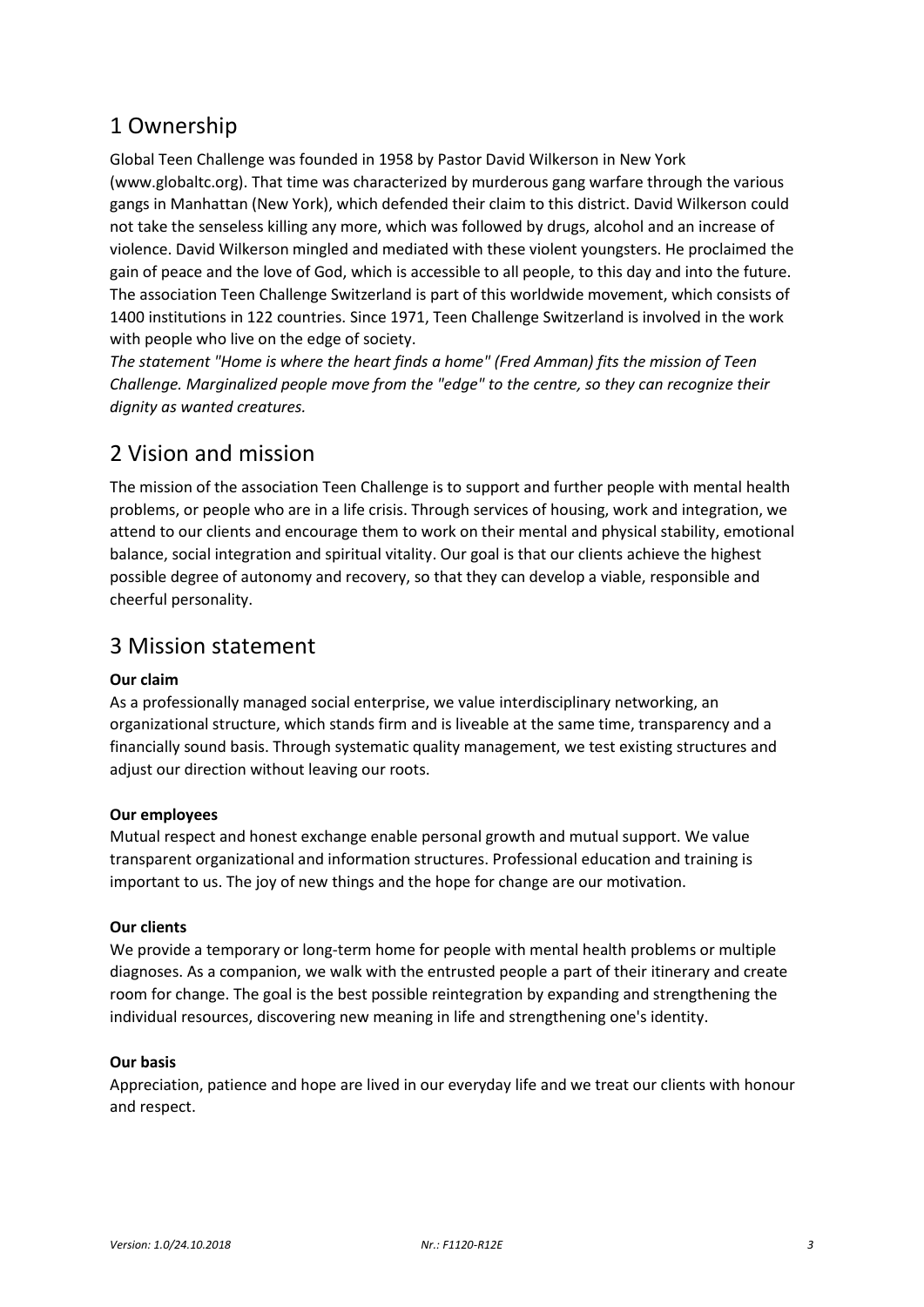## <span id="page-3-0"></span>4 Guidelines

- Forward to the roots
- We work solution-oriented
- We strive for good social work
- We maintain good relationships at all levels
- Our employees are valuable
- Each of us is replaceable
- We are in need of complementation
- We are open to new areas

## <span id="page-3-1"></span>5 Basic values

- In our values, we orient ourselves on the Christian view of humankind. Every person is valued and respected regardless of their origin and religion.
- We care for our clients and further them in their psychological and physical stability to become personalities who can bear the greatest possible responsibility and co-responsibility.
- In the workshop and the leisure time, we teach and guide our clients realistically, so that they are empowered to rebuild their lives independently.
- We create a "safe place" for all clients, meaning a living environment that encourages personal development without isolating.
- We support the development of healthy and sustainable relationships.
- We maintain and promote the high quality of our work through appropriate training and professional consultation.
- The collaboration with the family of origin (especially among younger clients), the referring authorities and external professionals are important to us and are an integral part of our work. Where possible, we include the social environment in the therapy process to achieve sustainability in the desired outcome.

## <span id="page-3-2"></span>6 Services

The association Teen Challenge Switzerland runs in Glarus two residential homes 'Hochwart' and 'Rössli' as well as a few protected residential places. Likewise, there are 25 supervised jobs in the workshop 'Produktiva'. Furthermore, we offer social space-oriented coaching in assisted living and in living in the entire canton of Glarus. Teen Challenge Switzerland is an IVSE (Inter-cantonal agreement for social institutions) recognized institution. This makes it possible to take in clients from other cantons than Glarus.

# <span id="page-3-3"></span>7 Employees

As an institution, which works educationally and therapeutically and in a complex society with challenging medical histories, we rely on qualified personnel. Our staff has completed vocational training in social pedagogy, training in 'work-agogic', job coaching or psychiatry as well as additional training in trauma counselling and victim assistance, or has relevant experience in these areas. These professional qualifications are indispensable prerequisites for caring for and working with mentally ill people, as well as to perceive the clients with all their facets and social environment. The employees get regularly training in the case history of our clients. External specialists also complement the team. In addition to the professional qualifications, our team is characterized by a high sense of responsibility. As Teen Challenge Switzerland, we have a competent case management and perceive our clients not only as needy or ill people, but also as independent personalities.